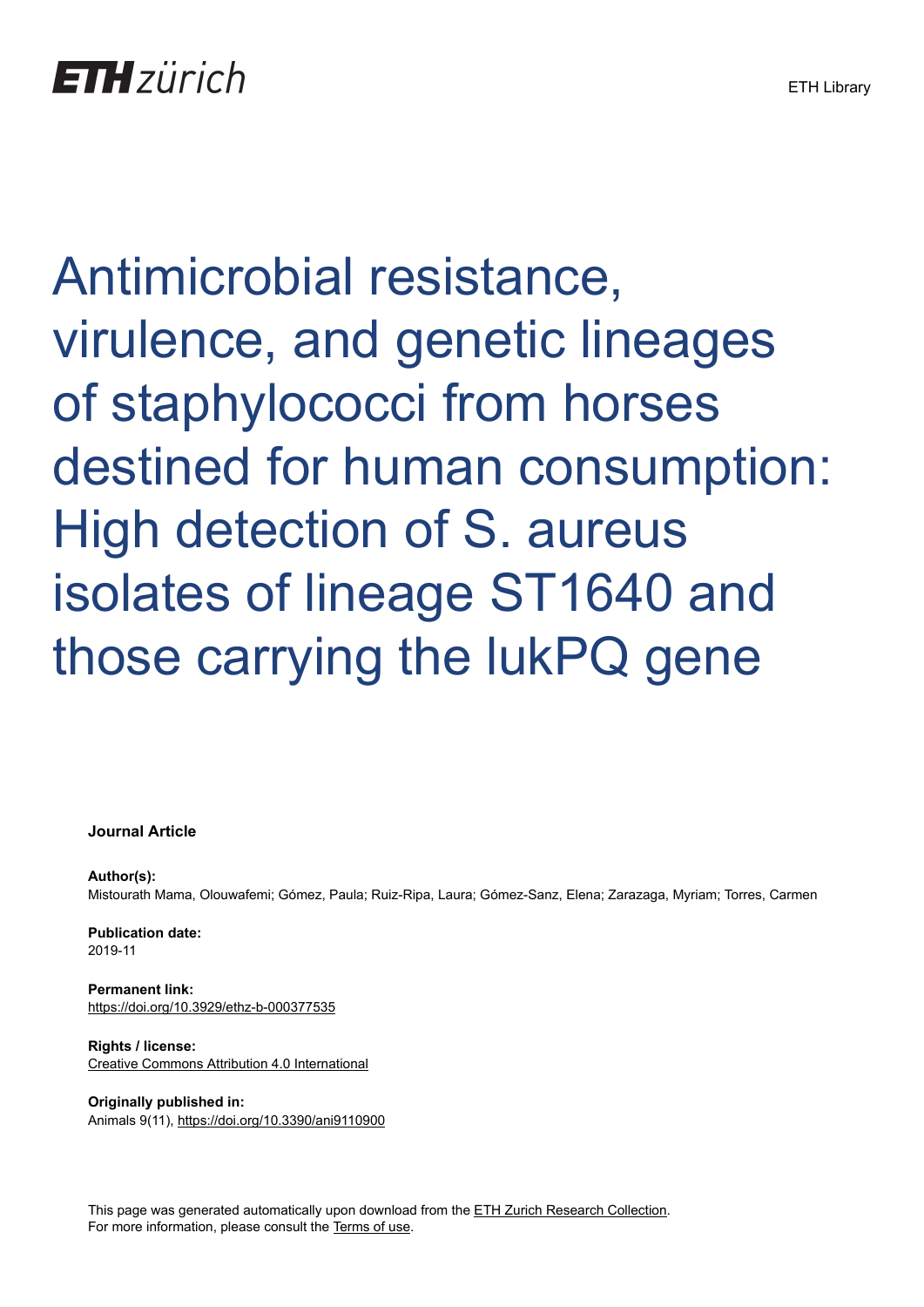

*Article*

# **Antimicrobial Resistance, Virulence, and Genetic Lineages of Staphylococci from Horses Destined for Human Consumption: High Detection of** *S. aureus* **Isolates of Lineage ST1640 and Those Carrying the** *lukPQ* **Gene**

**Olouwafemi Mistourath Mama <sup>1</sup> , Paula Gómez <sup>1</sup> , Laura Ruiz-Ripa <sup>1</sup> , Elena Gómez-Sanz 2,3 , Myriam Zarazaga <sup>1</sup> and Carmen Torres 1,[\\*](https://orcid.org/0000-0003-3709-1690)**

- <sup>1</sup> Departamento de Agricultura y Alimentación, Universidad de La Rioja, 26006 Logroño, Spain; femimama92@hotmail.com (O.M.M.); paula\_gv83@hotmail.com (P.G.); laura\_ruiz\_10@hotmail.com (L.R.-R.); myriam.zarazaga@unirioja.es (M.Z.)
- <sup>2</sup> Laboratory of Food Microbiology, Institute of Food, Nutrition and Health, ETH Zurich, 8092 Zurich, Switzerland; elena.gomez@hest.ethz.ch
- <sup>3</sup> Área de Microbiología Molecular, Centro de Investigación Biomédica de La Rioja (CIBIR), 26006 Logroño, Spain
- **\*** Correspondence: carmen.torres@unirioja.es

Received: 1 October 2019; Accepted: 30 October 2019; Published: 1 November 2019



**Simple Summary:** Staphylococci are opportunistic pathogens which colonize humans and animals. Zoonotic transfer of staphylococcal species between domestic animals and humans is common and can occur through direct contact, the environment, and animal-derived food processing, implying a risk of the spread of antimicrobial resistance mechanisms and virulence factors into different ecosystems. Our work aimed at studying the diversity of staphylococcal species in nasal and faecal samples of healthy horses intended for human consumption and their resistance and virulence determinants. Staphylococci were detected in 90% and 66% of nasal and faecal samples tested, respectively. Eight staphylococcal species were detected, with the most prevalent ones being *Staphylococcus aureus* (all isolates were methicillin-susceptible), *Staphylococcus delphini*, and *Staphylococcus sciuri*. The predominant *S. aureus* lineage, ST1640, is associated with horses for the first time in this study. *S. aureus* isolates, except those of lineage ST1640, produced equid-adapted leukocidin (LukPQ) and blocker of equine complement system activation (eqSCIN). The toxic shock syndrome toxin-encoding gene was also detected in some *S. aureus* isolates. Multidrug resistance was observed among *S. sciuri* isolates, but not among *S. aureus.* Measures of hygiene and control should be implemented during horse slaughter and meat processing.

**Abstract:** This work aimed to determine the frequency and diversity of *Staphylococcus* species carriage in horses intended for human consumption, as well as their resistance and virulence determinants. Eighty samples (30 nasal; 50 faecal) were recovered from 73 healthy horses in a Spanish slaughterhouse. The samples were cultured for staphylococci and methicillin-resistant staphylococci (MRS) recovery. The phenotype/genotype of antimicrobial resistance was analysed for all isolates. The *spa*-type and sequence-type (ST) were determined in *Staphylococcus aureus* strains; moreover, the presence of virulence and host-adaptation genes (*tst*, *eta, etb, pvl*, *lukPQ*, *scn-eq,* and *scn*) was studied by PCR. *Staphylococcus* species were detected in 27/30 (90%) and 33/50 (66%) of nasal and faecal samples, respectively. Ninety isolates belonging to eight species were recovered, with predominance of *S. aureus* (*n* = 34), *Staphylococcus delphini* (*n* = 19), and *Staphylococcus sciuri* (*n* = 19). *S. aureus* strains were all methicillin-susceptible (MSSA), 28/34 were susceptible to all the antibiotics tested, and the remaining six showed resistance to (gene-detected) streptomycin (*ant* (6)-*Ia*), penicillin (*blaZ*),

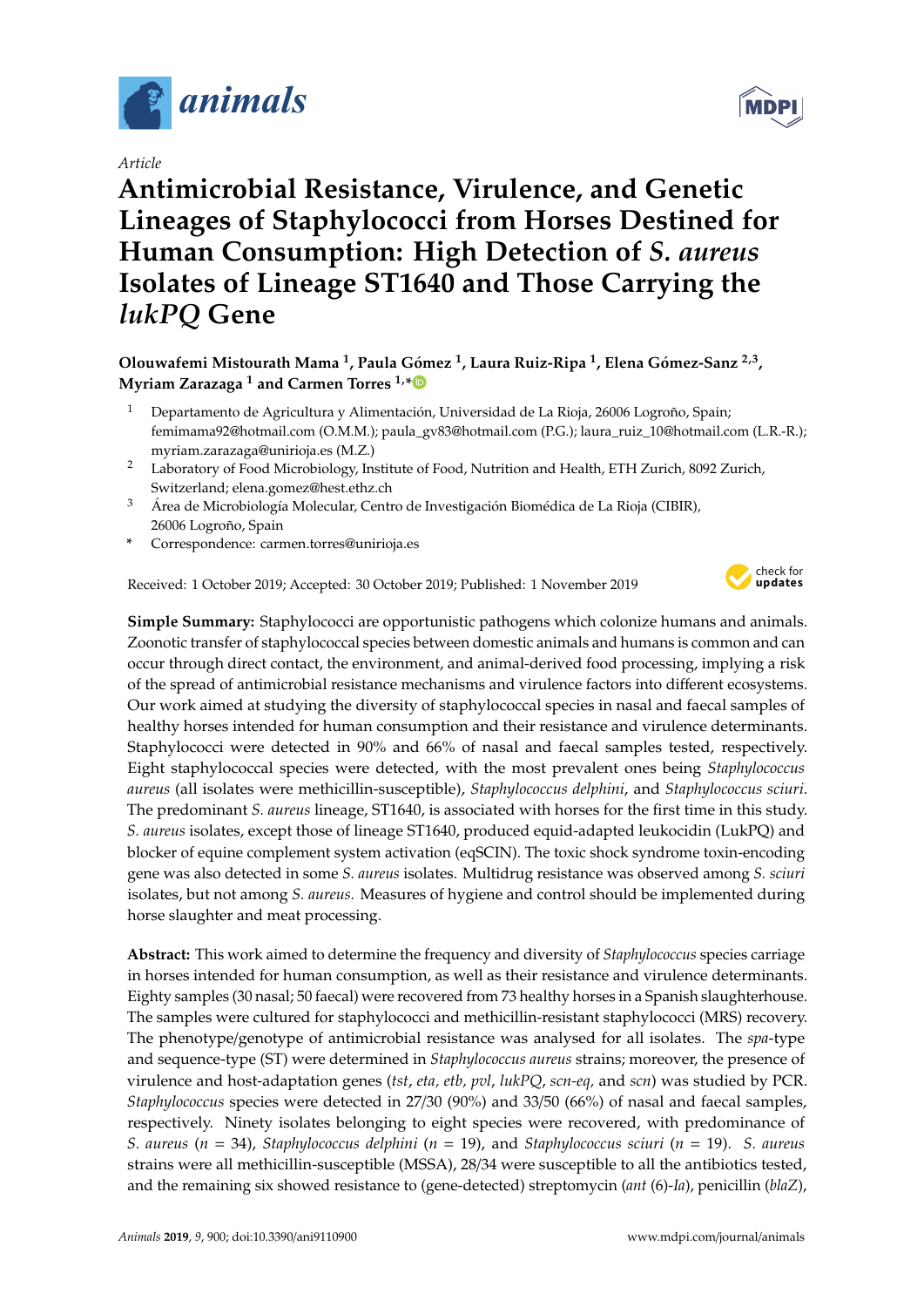and trimetroprim/sulphametoxazole (SXT) (*dfrA*, *dfrG*). The lineage ST1640/t2559 was predominant (*n* = 21). The genes *lukPQ* and *scn-eq* were present in all but the ST1640 isolates. Three *S. sciuri* isolates were multidrug-resistant. Healthy horses in Spain seem to be a reservoir for virulent MSSA and the lineage ST1640, although the presence of the latter in horses is described for the first time in this study. Moreover, the equine-adapted leukocidin gene *lukPQ* is frequent among *S. aureus* strains. A large variety of staphylococcal species with low antibiotic resistance rate were also observed.

**Keywords:** healthy horses; staphylococci; MSSA; ST1640; *lukPQ*

# **1. Introduction**

Staphylococci are commensal bacteria that generally colonize nares, skin, and mucous membranes of humans and of wild and domestic animals, although some species are opportunistic pathogens [\[1–](#page-9-0)[6\]](#page-9-1). Horses have been described as carriers of staphylococcal species and methicillin-resistant staphylococci (MRS) [\[7](#page-9-2)[–10\]](#page-10-0). Coagulase-positive staphylococci (CoPS) such as *Staphylococcus aureus*, *Staphylococcus intermedius*, *Staphylococcus delphini,* and *Staphylococcus pseudintermedius* are frequently reported as colonizers or infectious agents in horses [\[8–](#page-9-3)[12\]](#page-10-1). Coagulase-negative staphylococci (CoNS) have been described as causative agents of mastitis, wound infections, and skin abscesses in various animals, including horses [\[13\]](#page-10-2).

Staphylococcal infections are a major issue in both human and veterinary medicine, and their role in severe diseases has increased with the acquisition of antimicrobial resistance mechanisms [\[11,](#page-10-3)[13\]](#page-10-2). Moreover, *S. aureus* has a large variety of virulence factors, such as staphylococcal enterotoxins, toxic shock syndrome toxin (TSST-1), or leukocidins, among others [\[14\]](#page-10-4). Leukocidins are a family of bicomponent pore-forming toxins involved in *S. aureus* pathogenicity [\[15\]](#page-10-5). To date, six leukocidins have been identified, including Panton Valentine leukocidin (*lukF*/*lukS-PV*), LukMF', and the novel equid-adapted leukocidin LukPQ, which are related to phage-encoded genes mainly found in humans, ruminants, and equines, respectively [\[15,](#page-10-5)[16\]](#page-10-6). LukPQ, encoded by the 45-kb prophage  $\varphi$ Saeq1, was found to be strongly associated with *S. aureus* from horses and donkeys. This leukocidin preferentially destroys neutrophils with higher efficiency than its closest fellow, LukED [\[15\]](#page-10-5). It was recently revealed that the prophage ϕSaeq1 also encodes a novel variant of staphylococcal complement inhibitor SCIN-A (termed eqSCIN, encoded by *scn-eq*) which shares 57.8% amino acid identity with SCIN-A (encoded by *scn*) from human *S. aureus* [\[17\]](#page-10-7). eqSCIN is a potent blocker of equine complement system activation, which plays an important role in *S. aureus* host adaptation. Whereas SCIN-A isolates exclusively inhibit human complement, eqSCIN represents the first animal-adapted SCIN variant that functions in a broader range of hosts (horses, humans, and pigs) [\[17\]](#page-10-7).

The presence of staphylococcal species in horses is of public health concern since the potential transfer of *Staphylococcus* spp. and their resistance and virulence genes between healthy humans and domestic animals has been evidenced [\[18–](#page-10-8)[20\]](#page-10-9). Direct contact may be a way of transmission, but other vehicles, such as the environment and food, should be taken into consideration. In Spain, horse meat is used for human meat consumption; hence, it is important to determine the diversity of staphylococcal species colonizing the mentioned animal species. In that context, this work aimed to identify the different species of staphylococci present in nares and faeces of healthy horses destined to human consumption, as well as the antimicrobial resistance phenotype and genotype of the recovered isolates, and the virulence traits for *S. aureus* species.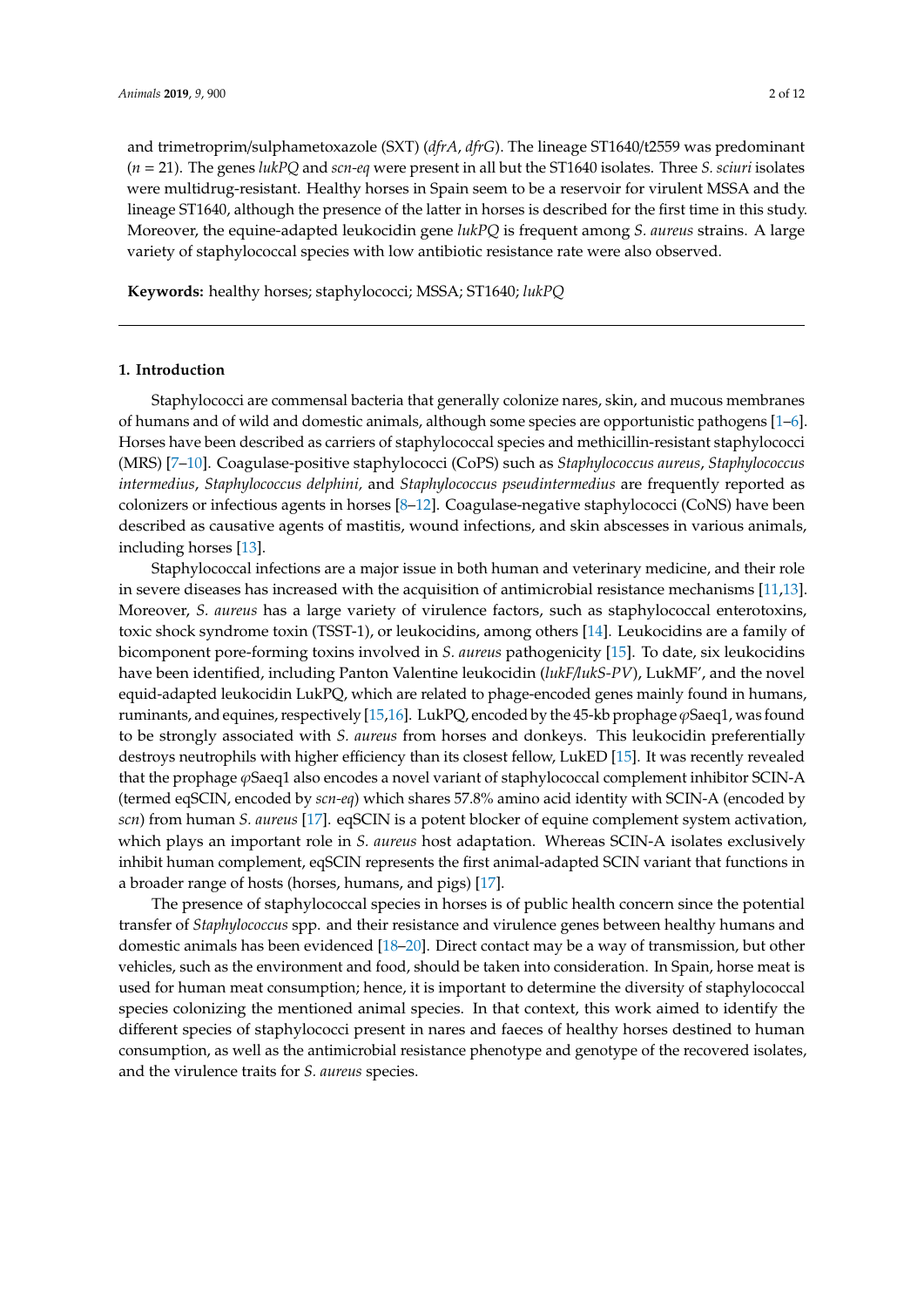# **2. Material and Methods**

### *2.1. Sample Recovery*

A total of 80 samples (nasal:  $n = 30$  and faecal:  $n = 50$ ) were recovered with sterile swabs from 73 healthy horses intended for human consumption and kept in Amies transport medium (Copan, Murrieta/USA). Seven animals were tested for both types of samples. Animals came from 19 Spanish regions before they were transported to a slaughterhouse located in Northern Spain, where samples were taken in February 2012.

# *2.2. Staphylococcus spp. Isolation, Identification, and DNA Extraction*

The samples were first inoculated in Brain Heart Infusion (BHI, supplemented with NaCl 6.5%) broth (Conda, Madrid/Spain) and incubated at 37 ◦C for 24 h. After growth, the bacterial culture was distributed on plates of mannitol–salt–agar (Conda, Madrid/Spain) and oxacillin resistance screening agar base (Oxoid, Hampshire/England) for staphylococci and MRS recovery, respectively. Up to four colonies/plate with staphylococcal morphology were isolated and subjected to the DNase agar test (Conda, Madrid/Spain). Identification was performed by PCR (for CoPS isolates) [\[21\]](#page-10-10) and by matrix-assisted laser desorption/ionization time of flight (MALDI-TOF) mass spectrometry (Bruker, MA, USA) (for all the staphylococci).

The DNA extraction was performed as follows: one colony was resuspended in  $45 \mu L$  of milli-Q water and 5 µL of lysostaphin (1 mg/mL). The suspension was warmed in a water bath at 37 °C during 10 min. Then 45 µL of milli-Q water, 150 µL of Tris (0.1 M, pH 8.5), and 5 µL of proteinase K (2 mg/mL) were added to the suspension before it was heated again in a water bath at 60 ℃ for 10 min and at 100 ◦C for 5 min. Finally, centrifugation was performed at 12,000 rpm for 3 min and the supernatant was kept for further experiences.

# *2.3. Antimicrobial Susceptibility and Resistance Genes*

Susceptibility testing to penicillin, cefoxitin, gentamicin, tobramycin, tetracycline, erythromycin, clindamycin, chloramphenicol, ciprofloxacin, linezolid, and trimethoprim/sulfamethoxazole (SXT) was performed by disk-diffusion method according to the Clinical Laboratory Standards Institute recommendations [\[22\]](#page-10-11). Susceptibility to streptomycin was also tested (CASFM 2018). The presence of the following antimicrobial resistance genes was determined by PCR, in accordance with the identified resistance phenotypes: beta-lactams (*mecA*, *blaZ*), tetracycline (*tet*(K), *tet*(L), and *tet*(M)), macrolides-lincosamides (*erm*(A),*erm*(B),*erm*(C),*erm*(T), *msr*(A), *lnu*(A), *lnu*(B), and *vgaA*), streptomycin (*str* and *ant*(6)-Ia), chloramphenicol (*fexA* and *fexB*), and SXT (*dfrA*, *dfrD*, *dfrG* and *dfrK*) [\[23–](#page-10-12)[27\]](#page-11-0).

#### *2.4. Molecular Typing*

For the *S. aureus* isolates, *spa*-typing was performed as previously described [\[28\]](#page-11-1). Multilocus sequence typing (MLST) was determined for representative isolates (one isolate of each *spa*-type, except for the *spa*-type t2559 for which three associated isolates were chosen). For this purpose, PCR and sequencing of seven housekeeping genes [\(www.pubmlst.org\)](www.pubmlst.org) were performed to define the sequence type (ST) and the clonal complex (CC). Additionally, detection of *agr* allotypes was carried out by two multiplex PCRs in all isolates [\[29\]](#page-11-2). For *S. delphini* isolates, a PCR with specific primers was performed to classify them in two groups (A or B) as previously described [\[30\]](#page-11-3).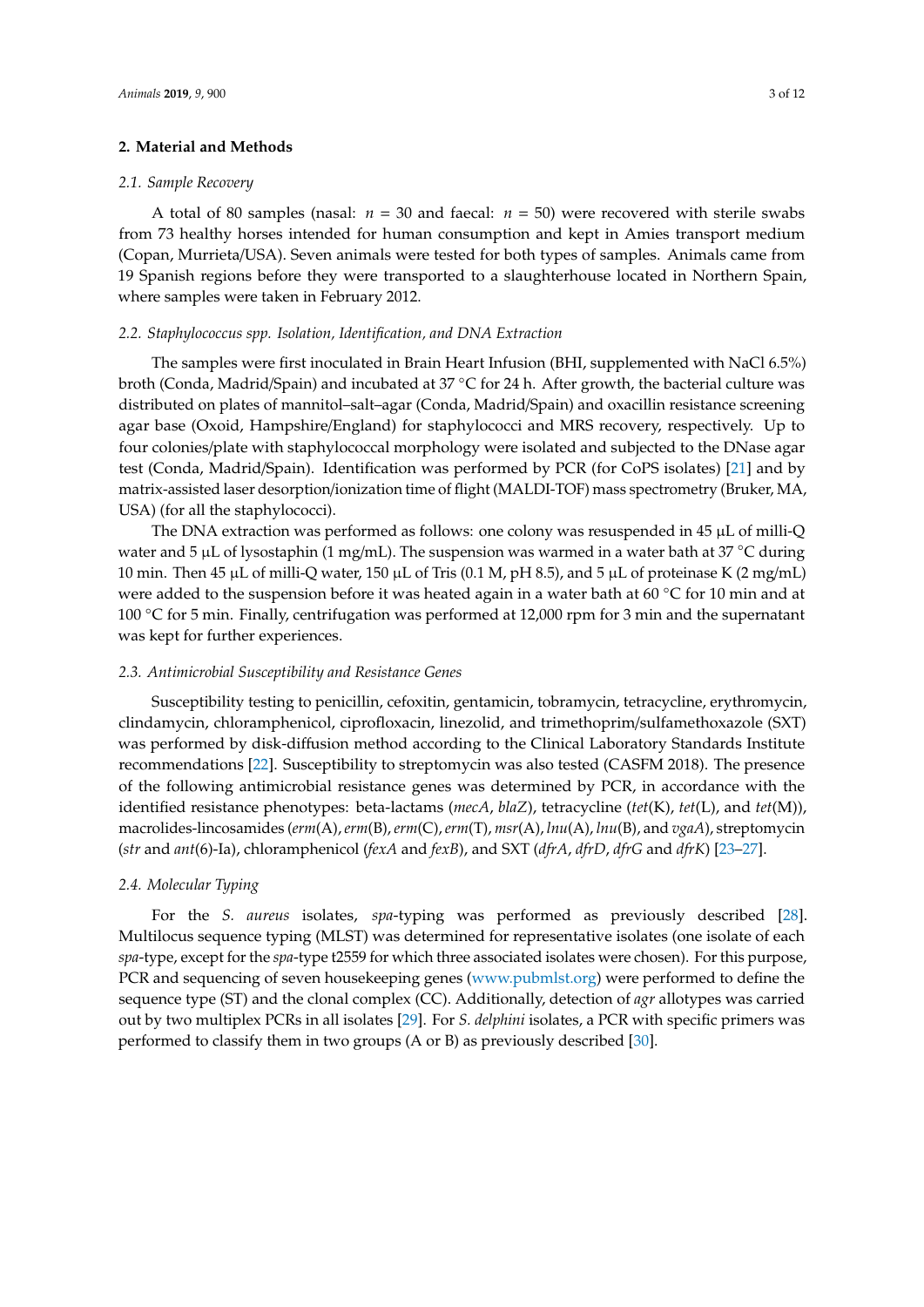#### *2.5. Virulence Genes*

For *S. aureus* isolates, the presence of the genes encoding the toxic shock syndrome toxin (*tst*) and exfoliative toxin A (*eta*) and B (*etb*) was studied by PCR [\[26\]](#page-10-13). In addition, the genes encoding the leukocidins of Panton-Valentine (*lukF*/*lukS*-PV) and LukPQ were studied by PCR and sequencing [\[15](#page-10-5)[,26\]](#page-10-13). The presence of *scn* (gene for SCIN-A) [\[31\]](#page-11-4) and *scn-eq* (gene for eqSCIN) was analysed by PCR and sequencing. The *scn-eq* PCR was performed using a pair of primers designed in this study (eqSCN-F: TGCTGCTTTTGCTTTGTATCC and eqSCN-R: TGCAGGAGTTTTAGTTGCAGTTTT) and the following conditions: 94 °C for 3 min, followed by 30 cycles of 1 min at 94 °C, 2 min at 61.5 °C, and 3 min at 72 °C, with a final extension at 72 °C for 10 min.

#### **3. Results**

*Staphylococcus* isolates were detected in 27/30 (90%) of nasal samples and in 33/50 (66%) of faecal samples. The seven animals tested for both types of samples were positive for staphylococcal species in both cases.

A total of 90 isolates of eight species were detected in the positive nasal/faecal samples: *S. aureus* (*n* = 34), *S. delphini* (*n* = 19), *Staphylococcus sciuri* (*n* = 19), *Staphylococcus simulans* (*n* = 4), *Staphylococcus fleurettii* (*n* = 2), *Staphylococcus lentus* (*n* = 2), *Staphylococcus saprophyticus* (*n* = 2), *Staphylococcus xylosus* (*n* = 2), *Staphylococcus haemolyticus* (*n* = 2), *Staphylococcus schleiferi* (*n* = 2), *Staphylococcus vitulinus* (*n* = 1), and *Staphylococcus hyicus* (*n* = 1) (Tables [1](#page-5-0) and [2\)](#page-6-0). Twenty-four samples harboured at least two isolates of either distinct species, distinct antibiotic resistance phenotypes or different *spa*-types.

#### *3.1. S. aureus Isolates: Molecular Characteristics, Antimicrobial Resistance, and Virulence Determinants*

*S. aureus* was detected in 17/30 (56.6%) and 16/50 (32%) of the nasal and faecal samples, respectively. The 34 isolates recovered (nasal origin: *n* = 18; faecal origin: *n* = 16) were ascribed to five *spa*-types (t2559, t3269, t127, t1294 and t549), four STs (ST1640, ST1, ST816 and ST1660), and four *agr-*types (I, II, III and IV) (Table [1\)](#page-5-0). One isolate per sample was detected except for one nasal sample which harboured two *S. aureus* isolates of different *spa*-types (t2559 and t1294). Most of the isolates were susceptible to all the antimicrobials tested ( $n = 28$ ; 82.4%), while the remaining six showed the following resistance phenotypes (number of isolates; genes detected): streptomycin (3; *ant*(6)-*Ia*), penicillin+streptomycin (1; *blaZ*, *ant*(6)-*Ia*, *str*), and penicillin + SXT (2; *blaZ*, *dfrA*, *dfrG*). In addition, three nasal isolates (all ST816) hosted the gene *tst*. Moreover, all isolates but those of the lineage ST1640 harboured the genes *lukPQ* and *scn-eq*. The isolates of lineage ST1640 were collected from animals which came from six regions, most of them of Southern Spain.

The major *S. aureus* lineage in horses found in this study was the ST1640 associated to nine and 12 strains of nasal and faecal origins, respectively. In addition, the antimicrobial resistance rates, phenotypes and genotypes are similar in isolates of both origins (Table [1\)](#page-5-0). Concerning the virulence genes, the isolates of the lineage ST1640 were the only ones which lacked the LukPQ determinants. None of the isolates of this study harboured the *scn* gene, a marker of the human immune evasion cluster (IEC).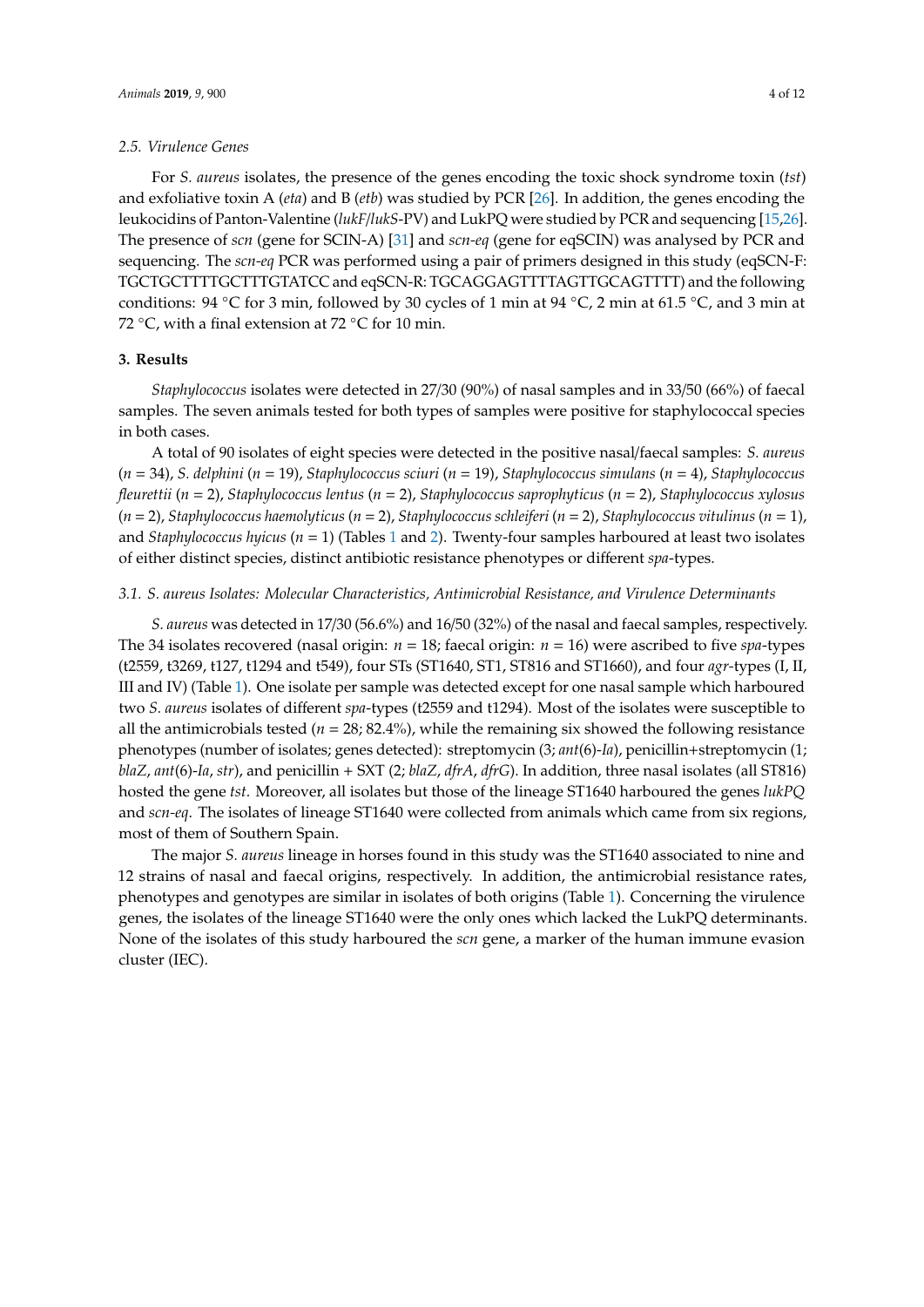| Sample | Number of<br><b>Strains</b> | ST/CC <sup>a</sup> (Number<br>of Strains) | Spa-type<br>(Number of<br>Strains) | Agr-Type  | <b>Antimicrobial Resistance</b>               |                                        | Virulence Genes                          |
|--------|-----------------------------|-------------------------------------------|------------------------------------|-----------|-----------------------------------------------|----------------------------------------|------------------------------------------|
| Source |                             |                                           |                                    |           | Phenotype <sup>b</sup> (Number<br>of Strains) | <b>Genotype (Number</b><br>of Strains) | (Number of Strains)                      |
| Nasal  | 18                          | ST1640 (9)                                | t2559(9)                           | IV        | STR(1)<br><b>SUSCEPTIBLE (8)</b>              | $ant(6)$ -Ia                           |                                          |
|        |                             |                                           | t3269(3)                           | Ш         | SUSCEPTIBLE (3)                               |                                        | $lukPQ(3)$ , scn-eq $(3)$                |
|        |                             | ST1/CC1(5)                                | t127(2)                            | Ш         | PEN, SXT (1)<br>SUSCEPTIBLE (1)               | blaZ, dfrG                             | lukPQ, scn-eq<br>lukPQ, scn-eq           |
|        |                             | ST816/CC479 (3)                           | t1294(3)                           | П         | SUSCEPTIBLE (3)                               |                                        | $tst$ (3), $lukPQ$ (3), $scn$ -eq<br>(3) |
|        |                             | ST1660/CC9 (1)                            | t549 $(1)$                         | $\rm{II}$ | PEN, STR                                      | $blaZ, ant(6)-Ia, str$                 | lukPQ, scn-eq                            |
| Faecal | 16                          | ST1640 (12)                               | t2559(12)                          | IV        | STR(1)<br>SUSCEPTIBLE (11)                    |                                        |                                          |
|        |                             |                                           | t127(2)                            | Ш         | PEN, SXT (1)                                  | blaZ, dfrA, dfrG                       | lukPQ, scn-eq                            |
|        |                             | ST1/CC1 (3)                               | t386 $(1)$                         | Ш         | SUSCEPTIBLE (1)<br><b>STR</b>                 |                                        | lukPQ, scn-eq<br>lukPQ, scn-eq           |
|        |                             | ST133/CC133 (1)                           | t2420(1)                           |           | <b>SUSCEPTIBLE</b>                            |                                        | lukPQ, scn-eq                            |

| Table 1. Characteristics of 34 Staphylococcus aureus isolates recovered from nasal and faecal samples of horses at a slaughterhouse. |  |  |
|--------------------------------------------------------------------------------------------------------------------------------------|--|--|
|--------------------------------------------------------------------------------------------------------------------------------------|--|--|

<span id="page-5-0"></span><sup>a</sup> The multilocus sequence typing (MLST) was performed for one isolate of each *spa*-type, and for three isolates of *spa*-type t2559; <sup>b</sup> PEN: penicillin; STR: streptomycin; SXT: trimethoprim/sulphametoxazole.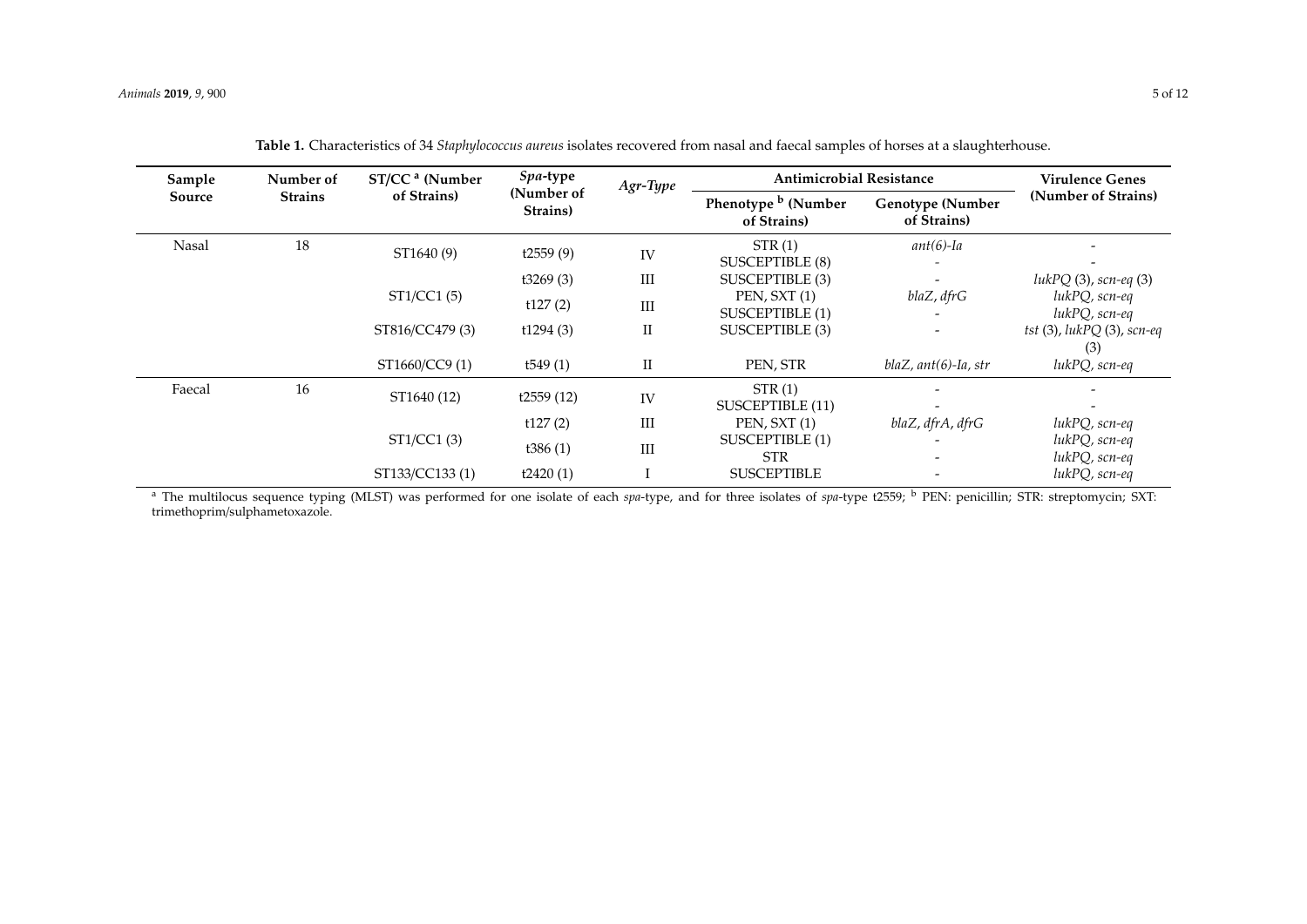| <b>Sample Source</b> | (Number of Strains) | <b>Species</b>                | <b>Antimicrobial Resistance</b>                   |                                           |  |
|----------------------|---------------------|-------------------------------|---------------------------------------------------|-------------------------------------------|--|
|                      |                     | (Number of Strains)           | Phenotype <sup>c</sup><br>(Number of Strains)     | Genotype<br>(Number of Strains)           |  |
|                      |                     | S. delphini <sup>a</sup> (11) | <b>SUSCEPTIBLE (11)</b>                           |                                           |  |
| Nasal                | 30                  | <i>S. sciuri</i> (10)         | STR(1)                                            | str(1)                                    |  |
|                      |                     |                               | PEN, FOX (2)                                      | mecA(2)                                   |  |
|                      |                     |                               | PEN, FOX, TET (2)                                 | $mecA(2)$ , tet(K)(2), tet(L)(2)          |  |
|                      |                     |                               | PEN, FOX, CLI(1)                                  | $mecA, lnu(A)$ (1)                        |  |
|                      |                     |                               | PEN, FOX, STR, TET <sup>e</sup> (1)               | $mecA, str, tet(K), tet(L)$ (1)           |  |
|                      |                     |                               | SUSCEPTIBLE (3)                                   |                                           |  |
|                      |                     | S. fleurettii (2)             | <b>SUSCEPTIBLE (2)</b>                            |                                           |  |
|                      |                     | S. lentus (2)                 | ERY, CLI $d(1)$                                   | $erm(A),erm(B), msr(A)$ (1)               |  |
|                      |                     |                               | PEN, FOX, STR (1)                                 | mecA, str(1)                              |  |
|                      |                     | S. saprophyticus (2)          | <b>SUSCEPTIBLE (2)</b>                            |                                           |  |
|                      |                     | S. xylosus (2)                | CLI(1)                                            |                                           |  |
|                      |                     |                               | <b>SUSCEPTIBLE (1)</b>                            |                                           |  |
|                      |                     | S. haemolyticus (1)           | <b>SUSCEPTIBLE (1)</b>                            |                                           |  |
| Faecal               | 26                  | S. delphini $\frac{b}{c}$ (8) | <b>SUSCEPTIBLE (8)</b>                            |                                           |  |
|                      |                     | S. sciuri (9)                 | $PEN$ , FOX $(6)$                                 | mecA(6)                                   |  |
|                      |                     |                               | PEN, FOX, STR, TET <sup>e</sup> (1)               | $mecA$ , str, tet $(K)$ , tet $(L)$ $(1)$ |  |
|                      |                     |                               | ERY, CLI <sup>d</sup> , STR, CHL <sup>e</sup> (1) | $erm(C)$ , str, fexA (1)                  |  |
|                      |                     |                               | <b>SUSCEPTIBLE (1)</b>                            |                                           |  |
|                      |                     | S. simulans (4)               | <b>SUSCEPTIBLE (4)</b>                            |                                           |  |
|                      |                     | S. schleiferi (2)             | <b>SUSCEPTIBLE (2)</b>                            |                                           |  |
|                      |                     | S. haemolyticus (1)           | <b>SUSCEPTIBLE (1)</b>                            |                                           |  |
|                      |                     | S. vitulinus (1)              | <b>SUSCEPTIBLE (1)</b>                            |                                           |  |
|                      |                     | S. hyicus (1)                 | <b>SUSCEPTIBLE (1)</b>                            |                                           |  |

|  |  |  |  |  | Table 2. Characteristics of 56 non- <i>aureus</i> staphylococcal isolates recovered from nasal and faecal samples of horses at the slaughterhouse. |
|--|--|--|--|--|----------------------------------------------------------------------------------------------------------------------------------------------------|
|--|--|--|--|--|----------------------------------------------------------------------------------------------------------------------------------------------------|

<span id="page-6-0"></span><sup>a</sup> type B: *n* = 10; type A: *n* = 1; <sup>b</sup> type B: *n* = 7; type A: *n* = 1; <sup>c</sup> PEN: penicillin, FOX: cefoxitin, ERY: erythromycin, CLI: clindamycin, TET: tetracycline, STR: streptomycin, CHL: chloramphenicol; <sup>d</sup> inducible resistance phenotype. <sup>e</sup> multidrug resistance phenotype.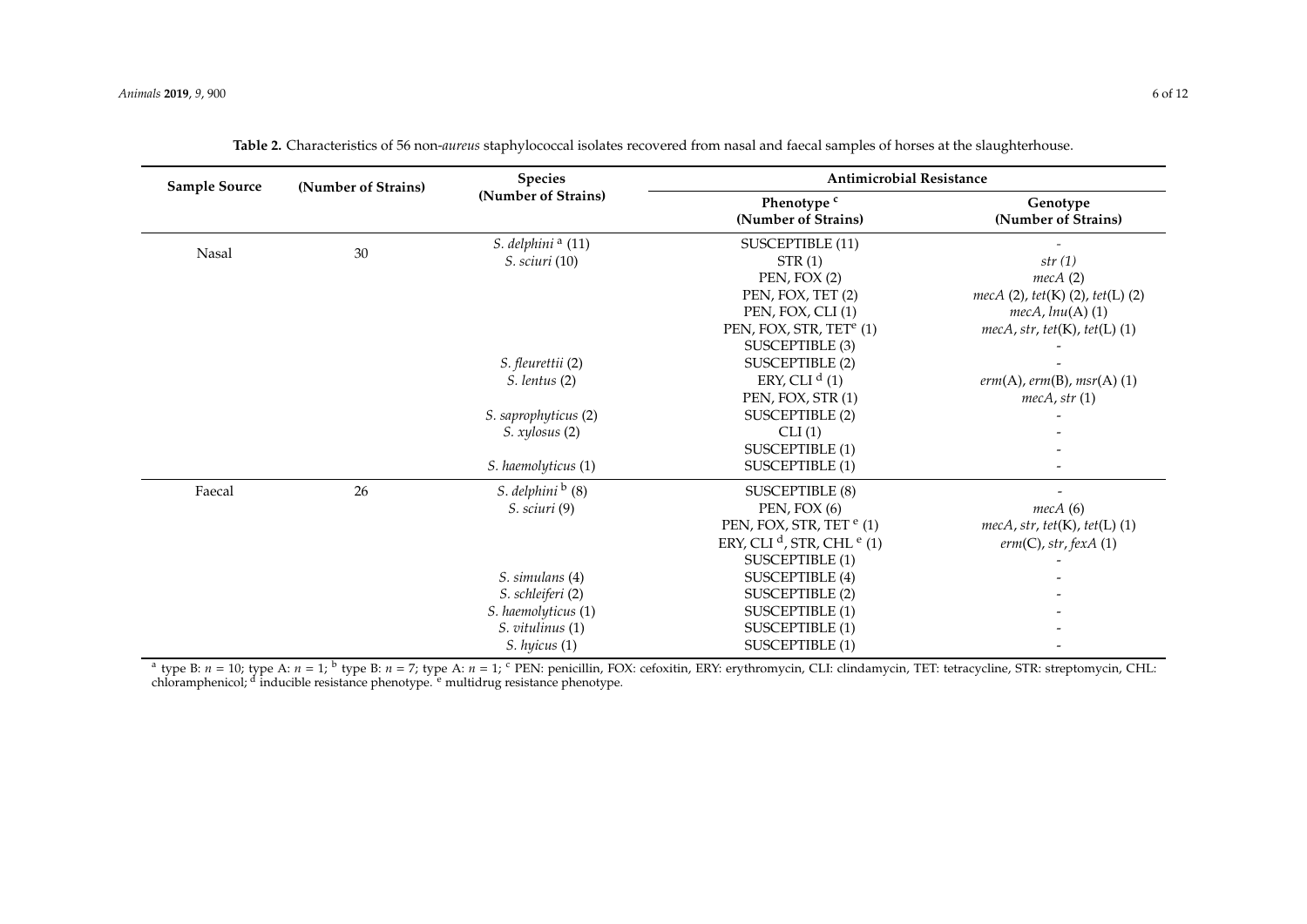#### *3.2. Non-aureus Staphylococcus Species: Molecular Characteristics, and Antimicrobial Resistance*

Among the other species identified, one belonged to *Staphylococcus intermedius* group (SIG), *S. delphini,* and was present in 11 (36.6%) of the nasal samples and in eight (16%) of the faecal samples. Nineteen *S. delphini* isolates were detected in total (type B: *n* = 17; type A: *n* = 2). All isolates were susceptible to the antimicrobials tested (Table [2\)](#page-6-0).

The 37 remaining isolates belonged to coagulase-negative staphylococci (CoNS) group. CoNS were present in 16 (53.3%) of the nasal samples and 15 (30%) of the faecal samples. One isolate per sample was recovered except for five samples which harboured two or three isolates of distinct species. Resistance to at least one antimicrobial agent was detected in 52.6% and 44.4% of the nasal and faecal isolates, respectively. Seventy percent of the nasal resistant isolates and 100% of the faecal resistant isolates belonged to the predominant species *S. sciuri*. The other species with resistant isolates were *S. lentus* and *S. xylosus*. Moreover, three *S. sciuri* isolates showed a multidrug resistance (MDR) phenotype, meaning that they were resistant to one agent in three or more antimicrobial categories (Table [2\)](#page-6-0). Globally, the following rates, phenotypes, and genotypes of antimicrobial resistance were reported among CoNS isolated from horses (detection rate; resistance genes detected): penicillin and cefoxitin (37.8%; *mecA*), erythromycin (5.4%; *erm* (A), *erm* (B), *erm* (C) or *msr* (A)), clindamycin (10.8%; *lnu* (A)), tetracycline (10.8%; *tet* (K) and *tet* (L)), streptomycin (13.5%; *str*), and chloramphenicol (2.7%; *fexA*).

#### *3.3. Comparison of Nasal and Faecal Samples of Seven Healthy Horses*

Seven animals could be tested for both nasal and faecal samples. The results are displayed in Table [3.](#page-7-0) All the animals that carried *S. aureus* in their nostrils also had this microorganism in their faeces (*n* = 5). In 3/5 cases, the *S. aureus* isolates belonged to the same genetic lineage ST1640. More than one staphylococcal species was detected in five of seven nasal samples, while faecal samples predominantly carried a single staphylococcal species (*S. aureus* in 5/7 cases). The lineage ST1640 was predominant in both nasal and faecal samples.

| Animal         |                                                   | <b>Nasal Samples</b>        |                                                       | <b>Faecal Samples</b>                             |                            |                                                       |
|----------------|---------------------------------------------------|-----------------------------|-------------------------------------------------------|---------------------------------------------------|----------------------------|-------------------------------------------------------|
| Animal<br>Code | <b>Species Detected</b><br>(Number of<br>Strains) | Type A/B or<br>spa-type /ST | Antimicrobial<br>Resistance<br>Phenotype <sup>a</sup> | <b>Species Detected</b><br>(Number of<br>Strains) | Type A/B or<br>spa-Type/ST | Antimicrobial<br>Resistance<br>Phenotype <sup>a</sup> |
| $\mathbf{1}$   | S. delphini (1)                                   | Type B                      | <b>SUSCEPTIBLE</b>                                    | S. simulans (1)                                   |                            | <b>SUSCEPTIBLE</b>                                    |
|                | S. haemolyticus (1)                               |                             | <b>SUSCEPTIBLE</b>                                    |                                                   |                            |                                                       |
| 25             | S. aureus (1)                                     | t2559/ST1640                | <b>SUSCEPTIBLE</b>                                    | S. aureus (1)                                     | t2420/ST133                | <b>SUSCEPTIBLE</b>                                    |
| 26             | $S.$ aureus $(1)$                                 | t2559/ST1640                | <b>SUSCEPTIBLE</b>                                    | $S.$ aureus $(1)$                                 | t2559/ST1640               | <b>SUSCEPTIBLE</b>                                    |
|                | S. sciuri(1)                                      |                             | PEN, FOX, STR,<br>TET                                 |                                                   |                            |                                                       |
| 27             | S. aureus (1)                                     | t549/ST1660                 | PEN, STR                                              | S. aureus (1)                                     | t127/ST1                   | PEN, SXT                                              |
|                | S. delphini (1)                                   | Type A                      | <b>SUSCEPTIBLE</b>                                    | S. delphini (1)                                   | Type B                     | <b>SUSCEPTIBLE</b>                                    |
| 28             | S. aureus (1)                                     | t2559/ST1640                | <b>SUSCEPTIBLE</b>                                    |                                                   |                            |                                                       |
| 29             | $S.$ aureus $(1)$                                 | t2559/ST1640                | <b>SUSCEPTIBLE</b>                                    | S. aureus (1)                                     | t2559/ST1640               | <b>SUSCEPTIBLE</b>                                    |
|                | lentus(1)                                         |                             | PEN, FOX, STR                                         |                                                   |                            |                                                       |
| 30             | $S.$ aureus $(1)$                                 | t2559/ST1640                | <b>SUSCEPTIBLE</b>                                    | S. aureus (1)                                     | t2559/ST1640               | <b>SUSCEPTIBLE</b>                                    |
|                | S. sciuri(1)                                      |                             | <b>SUSCEPTIBLE</b>                                    |                                                   |                            |                                                       |

<span id="page-7-0"></span>Table 3. Comparison of staphylococci recovered from nasal and faecal samples from seven healthy horses.

<sup>a</sup> PEN: penicillin; FOX: cefoxitin; TET: tetracycline; STR: streptomycin; SXT: trimetroprim-sulphametoxazole.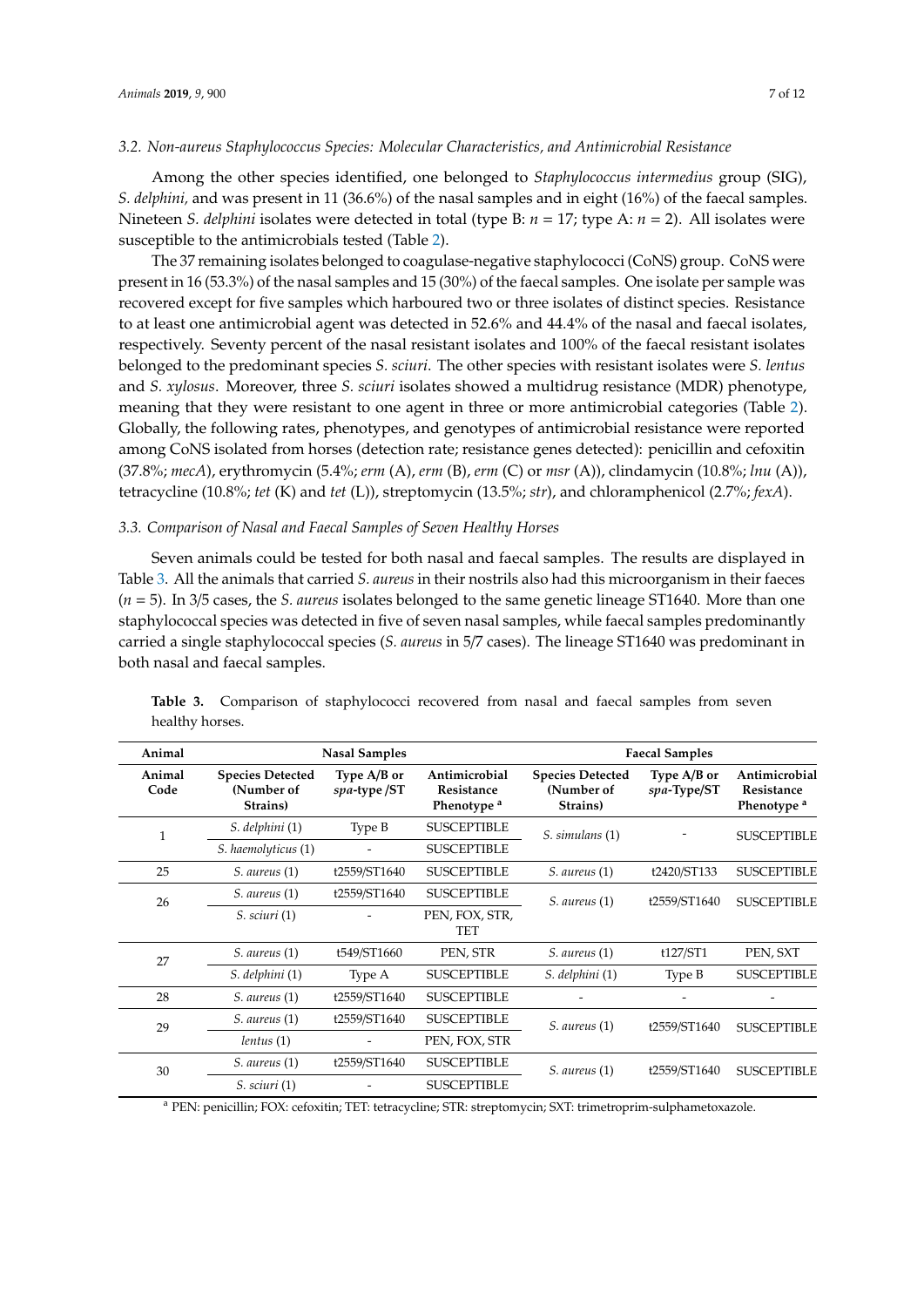# **4. Discussion**

High *S. aureus* occurrence has been detected among both nasal and faecal samples of healthy horses destined for human consumption (56.6% and 32%, respectively). According to previous works on healthy horses from various farms in Germany and Denmark, the occurrence of *S. aureus* in nasal samples was much lower (6.7% and 13.5%, respectively) [\[32,](#page-11-5)[33\]](#page-11-6). Alternatively, a recent Italian study showed that the prevalence of methicillin resistant *S. aureus* (MRSA) in horses tested in slaughterhouses (7%) was significantly higher than those tested on farms and racecourses [\[34\]](#page-11-7). In our study, however, no MRSA was detected among the population tested. Islam and collaborators observed that 63.3% of the *S. aureus* strains recovered were MSSA strains, mostly assigned to ST1/t127 and ST1660/t549 [\[33\]](#page-11-6). However, the lineages ST1, ST1660, and ST133 are also frequent among MSSA from horses [\[32,](#page-11-5)[33,](#page-11-6)[35\]](#page-11-8). Our strains were mostly associated to ST1640/t2559 (*n* = 21), although ST1 (*n* = 8), ST1660 (*n* = 1), and ST133 were also detected. To our knowledge, the lineage ST1640/t2559 is here detected for the first time among horse samples. Nonetheless, the *spa*-type t2559 was previously found (associated to CC5/CC30) in the nostrils of patients of general practitioners with no sign of infections in the Netherlands [\[36\]](#page-11-9). The lack of the *scn* gene suggests that none of the strains were of human origin.

Interestingly, all strains but those of the lineage ST1640/t2559 harboured the equine-adapted leukocidin determinant *lukPQ* (prevalence of 38%) and the *scn-eq* gene. These findings suggest that the ST1640 might have jumped recently from another source to the equine environment. On the other hand, an international equid collection study reported *lukPQ* values ranging from 0% to 50%, indicating either (1) the absence of these genes may also be a common feature among horse isolates or, again, (2) a reflection of an early phase of those isolates in the adaptation to this host [\[15\]](#page-10-5). Otherwise, it was revealed that *lukPQ* and *scn-eq*, both encoded by the prophage ϕSaeq1, are prone to occur together and were associated with the clonal complexes CC1, CC133, CC1660, CC350, and CC522 [\[15,](#page-10-5)[17\]](#page-10-7). These findings are confirmed by our results (*lukPQ* and *scn-eq* genes associated with CC1, CC133, CC1660, and ST816). The phage-encoded leukocidin LukPQ displays a high toxicity towards equine neutrophils, while the eqSCIN blocks complement activity in equine serum, which implies an important role in the evasion of *S. aureus* of the equid host defence mechanism [\[15](#page-10-5)[,17\]](#page-10-7). Moreover, LukPQ has a broad host range as at high concentrations it is capable of lysing bovine and to some extent human neutrophils. Its transmission to human *S. aureus* strains could enhance its pathogenicity. The toxic shock syndrome gene *tst* was detected in strains of ST816, even though *tst* is generally observed among small ruminant isolates [\[4](#page-9-4)[,35](#page-11-8)[,37\]](#page-11-10). The presence of these virulence factors in healthy horses destined for human consumption might be of concern for food security and public health since it can spread through handling and processing.

Regarding the antimicrobial resistance, a low prevalence of resistant strains among *S. aureus* isolates was observed (17.6%, *n* = 4). They showed resistance to penicillin, streptomycin, and SXT, which are antibiotics frequently used in veterinary medicine [\[38\]](#page-11-11).

Other staphylococcal species were identified from the horses studied, with predominance of *S. delphini* and *S. sciuri*. *S. delphini* is described as a colonizer of a wide variety of animal species (Equidae, Mustelidae, dolphins, pigeons, cinerous vulture, among others) [\[9](#page-10-14)[,39](#page-11-12)[–41\]](#page-11-13). Here, the *S. delphini* group B revealed a predominance in horses. A similar trend was observed by Stull and collaborators in Canada [\[9\]](#page-10-14), as well as in wild birds in Spain [\[40\]](#page-11-14). The high susceptibility to the antibiotics observed among our strains was in accordance with previous results in donkeys and might be due to a lower selective pressure exerted on these animal species [\[9,](#page-10-14)[41\]](#page-11-13). Unfortunately, data on antimicrobial therapy or exposure level of these animals were not available.

*S. sciuri* was the predominant species with resistance to methicillin, as previously reported among equine staphylococcal isolates [\[42\]](#page-11-15). This species hosts a native *mecA* homologue (*mecA1*) estimated to be the origin of the *mecA* gene for MRS [\[42\]](#page-11-15). Three of our strains showed an MDR phenotype. Those resistance genes could be disseminated among horses and humans through contact and derived food manipulation, which would be a risk for animals and human health. In fact, CoNS and methicillin resistant CoNS of the species detected in this study (*S. epidermidis*, *S. haemolyicus*, *S. sciuri*, *S. xylosus*,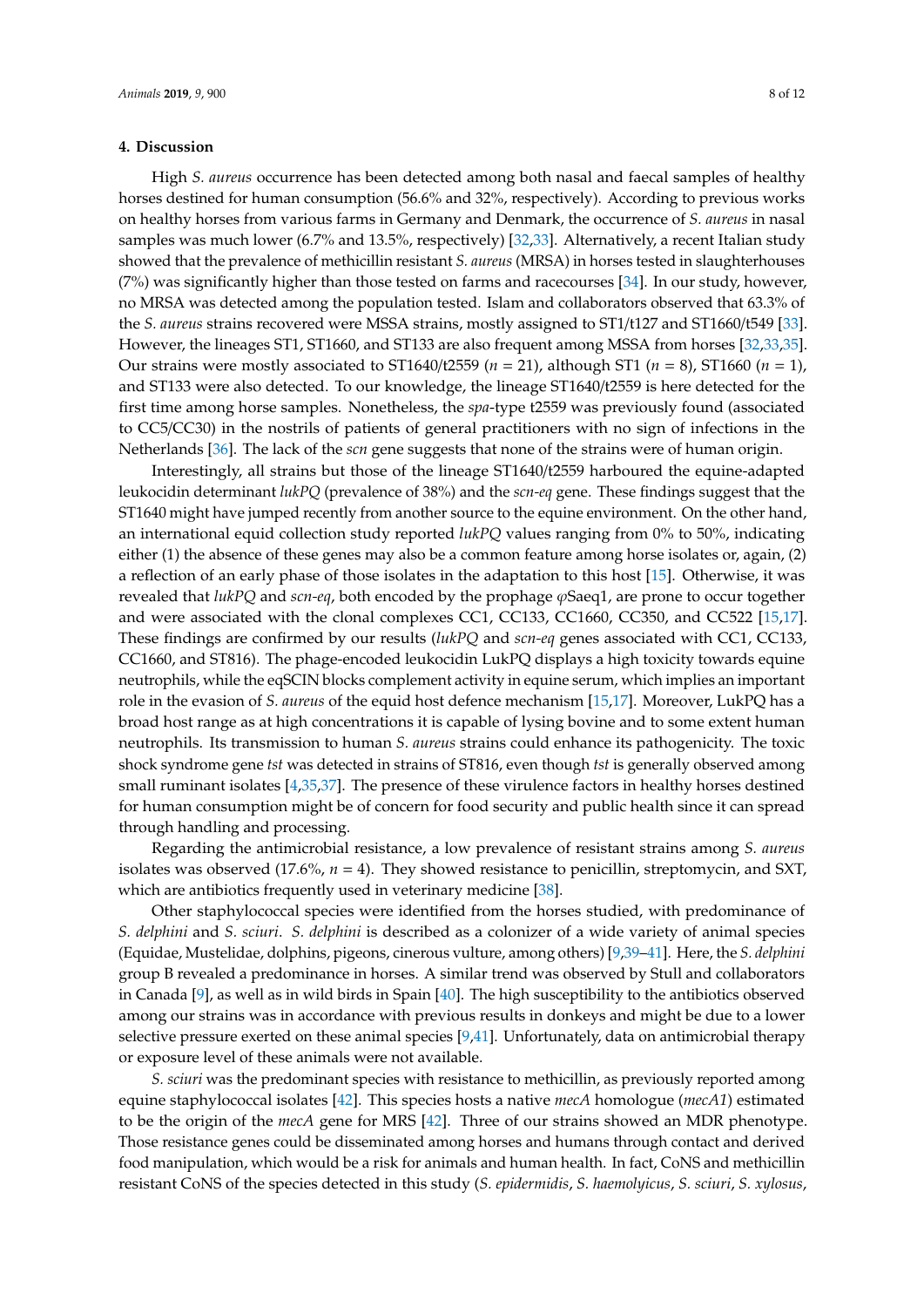or *S vitulinus* among others) are frequently isolated from healthy and infected horses and, sometimes, among equine personnel [\[13](#page-10-2)[,32,](#page-11-5)[42,](#page-11-15)[43\]](#page-12-0).

On the other hand, comparison of staphylococcal carriage between the nostrils and the faeces among several animals in this study indicate a higher carriage rate in nasal samples. These results are in agreement with former data, which describe human and animal skin and mucosa, especially the nares, as the most frequent carriage site for staphylococci [\[3](#page-9-5)[,44\]](#page-12-1). Remarkably, our results indicate that the gut and nasal microbiota of these animals is similar when referring to staphylococcal species.

# **5. Conclusions**

This study provides data on the staphylococcal carriage of healthy horses. A high prevalence of MSSA, mostly susceptible to the antibiotics tested but carrying important virulence genes (*lukPQ*, *scn-eq,* and *tst*), is highlighted. The detection and predominance of the *S. aureus* lineage ST1640 in horses is noteworthy, as it represents its first description in horses. Furthermore, a high diversity of species among non-*S. aureus* isolates was observed, including CoPS and MRCoNS. Due to current evidence on the influence of animal-derived food in the dissemination of staphylococci and their resistance and virulence genes, strict measures of hygiene and control must be taken for horses at slaughter and for meat processing.

**Author Contributions:** Conceptualization, C.T.; methodology and validation: C.T. and M.Z.; formal analysis, O.M.M.; investigation, O.M.M., P.G., and L.R.-R.; data curation, O.M.M.; writing—original draft preparation, O.M.M.; writing—review and editing, O.M.M., P.G., L.R.-R., E.G.-S., C.T., and M.Z.; visualization, O.M.M., P.G., E.G.-S., C.T., and M.Z.; supervision, C.T.; project administration, C.T.; funding acquisition, C.T. and M.Z.

**Funding:** This research was funded by the "Agencia Estatal de Investigación (AEI) of Spain and the Fondo Europeo de Desarrollo Regional (FEDER) of EU", project number "SAF2016-76571-R". The APC was funded by project SAF2016-76571-R of the AEI of Spain and FEDER of EU".

**Acknowledgments:** We acknowledge the foundation "Mujeres por África" and the "Universidad de La Rioja" (Spain) for OMM predoctoral fellowship, the "Universidad de La Rioja" (Spain) for LRR's predoctoral FPI fellowship.

**Conflicts of Interest:** The authors declare that they have no conflicts of interests.

# **References**

- <span id="page-9-0"></span>1. von Eiff, C.; Peters, G.; Heilmann, C. Review Pathogenesis of infections due to coagulase- negative staphylococci. *Lancet Infect. Dis.* **2002**, *2*, 677–685. [\[CrossRef\]](http://dx.doi.org/10.1016/S1473-3099(02)00438-3)
- 2. Walther, B.; Tedin, K.; Lübke-Becker, A. Multidrug-resistant opportunistic pathogens challenging veterinary infection control. *Vet. Microbiol.* **2017**, *200*, 71–78. [\[CrossRef\]](http://dx.doi.org/10.1016/j.vetmic.2016.05.017) [\[PubMed\]](http://www.ncbi.nlm.nih.gov/pubmed/27291944)
- <span id="page-9-5"></span>3. Kluytmans, J.A.J.W. Methicillin-resistant *Staphylococcus aureus* in food products: Cause for concern or case for complacency? *Clin. Microbiol. Infect.* **2010**, *16*, 11–15. [\[CrossRef\]](http://dx.doi.org/10.1111/j.1469-0691.2009.03110.x) [\[PubMed\]](http://www.ncbi.nlm.nih.gov/pubmed/20002686)
- <span id="page-9-4"></span>4. Mama, O.M.; Gómez-Sanz, E.; Ruiz-Ripa, L.; Gómez, P.; Torres, C. Diversity of staphylococcal species in food producing animals in Spain, with detection of PVL-positive MRSA ST8 (USA300). *Vet. Microbiol.* **2019**, *233*, 5–10. [\[CrossRef\]](http://dx.doi.org/10.1016/j.vetmic.2019.04.013) [\[PubMed\]](http://www.ncbi.nlm.nih.gov/pubmed/31176412)
- 5. Mama, O.M.; Ruiz-Ripa, L.; Fernández-Fernández, R.; González-Barrio, D.; Ruiz-Fons, J.F.; Torres, C. High frequency of coagulase-positive staphylococci carriage in healthy wild boar with detection of MRSA of lineage ST398-t011. *FEMS Microbiol. Lett.* **2019**, *366*, fny292. [\[CrossRef\]](http://dx.doi.org/10.1093/femsle/fny292) [\[PubMed\]](http://www.ncbi.nlm.nih.gov/pubmed/30689826)
- <span id="page-9-1"></span>6. Mama, O.M.; Ruiz-Ripa, L.; Lozano, C.; González-Barrio, D.; Ruiz-Fons, J.F.; Torres, C. High diversity of coagulase negative staphylococci species in wild boars, with low antimicrobial resistance rates but detection of relevant resistance genes. *Comp. Immunol. Microbiol. Infect. Dis.* **2019**, *64*, 125–129. [\[CrossRef\]](http://dx.doi.org/10.1016/j.cimid.2019.03.006)
- <span id="page-9-2"></span>7. Aslantas, Ö.; Türkyilmaz, S.; Yilmaz, M.A.; Erdem, Z.; Demir, C. Isolation and molecular characterization of Methicillin-Resistant Staphylococci from horses, personnel and environmental sites at an equine hospital in Turkey. *J. Vet. Med. Sci.* **2012**, *74*, 1583–1588. [\[CrossRef\]](http://dx.doi.org/10.1292/jvms.12-0124)
- <span id="page-9-3"></span>8. Burton, S.; Reid-Smith, R.; McClure, J.T.; Weese, J.S. *Staphylococcus aureus* colonization in healthy horses in Atlantic Canada. *Can. Vet. J.* **2008**, *49*, 797–799.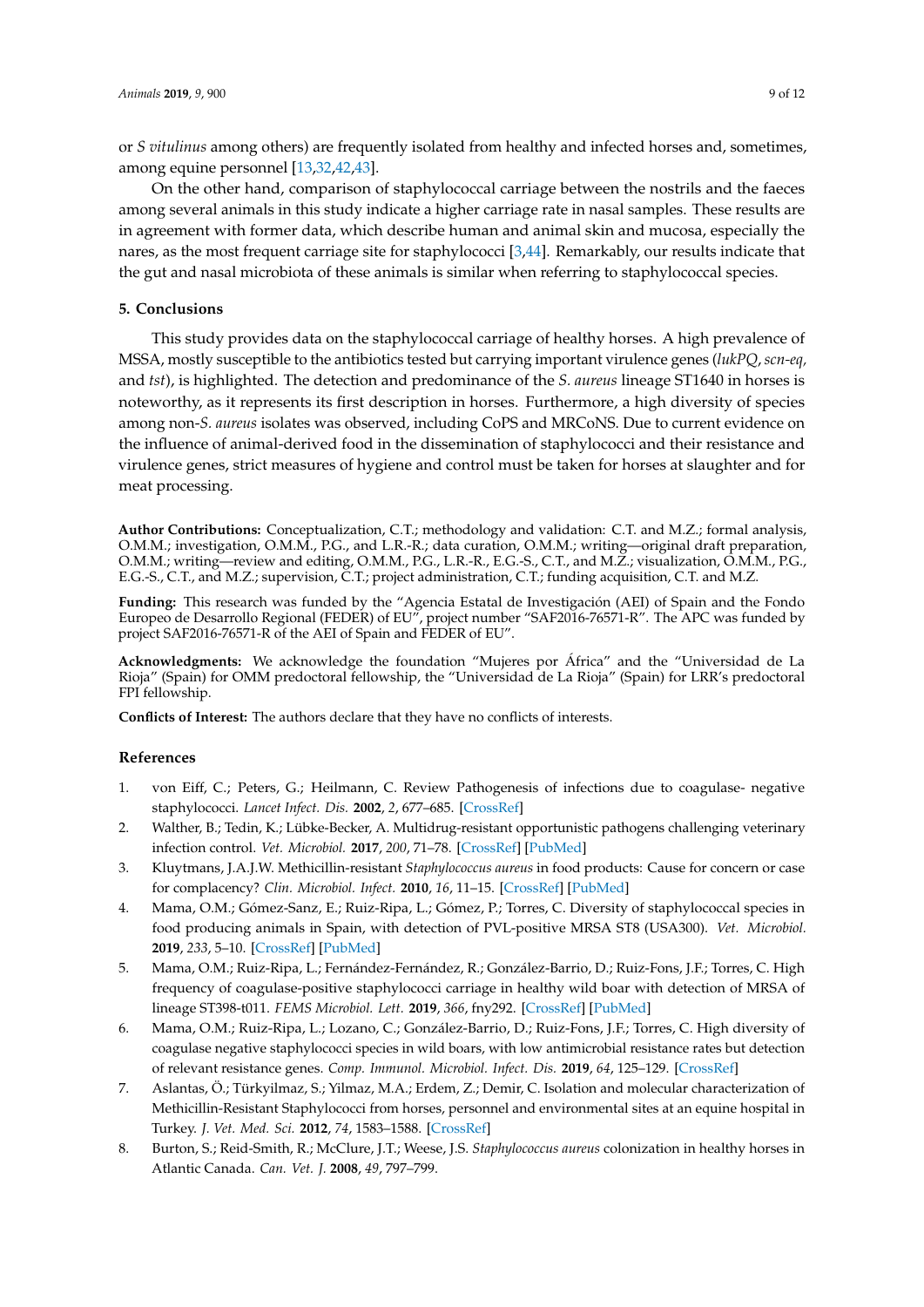- <span id="page-10-14"></span>9. Stull, J.W.; Slavi´c, D.; Rousseau, J.; Scott Weese, J. *Staphylococcus delphini* and Methicillin-Resistant *S. pseudintermedius* in horses, Canada. *Emerg. Infect. Dis.* **2014**, *20*, 485–487. [\[CrossRef\]](http://dx.doi.org/10.3201/eid2003.130139)
- <span id="page-10-0"></span>10. Tirosh-Levy, S.; Steinman, A.; Carmeli, Y.; Klement, E.; Navon-Venezia, S. Prevalence and risk factors for colonization with methicillin resistant *Staphylococcus aureus* and other Staphylococci species in hospitalized and farm horses in Israel. *Prev. Vet. Med.* **2015**, *122*, 135–144. [\[CrossRef\]](http://dx.doi.org/10.1016/j.prevetmed.2015.09.007)
- <span id="page-10-3"></span>11. Oguttu, J.W.; Qekwana, D.N.; Odoi, A. An Exploratory Descriptive study of antimicrobial resistance patterns of *Staphylococcus* Spp. Isolated from horses presented at a veterinary teaching hospital. *BMC Vet. Res.* **2017**, *13*, 269. [\[CrossRef\]](http://dx.doi.org/10.1186/s12917-017-1196-z) [\[PubMed\]](http://www.ncbi.nlm.nih.gov/pubmed/28830437)
- <span id="page-10-1"></span>12. Gómez-Sanz, E.; Simón, C.; Ortega, C.; Gómez, P.; Lozano, C.; Zarazaga, M.; Torres, C. First detection of methicillin-resistant *Staphylococcus aureus* ST398 and *Staphylococcus pseudintermedius* ST68 from hospitalized equines in Spain. *Zoonoses Public Health* **2014**, *61*, 192–201. [\[CrossRef\]](http://dx.doi.org/10.1111/zph.12059) [\[PubMed\]](http://www.ncbi.nlm.nih.gov/pubmed/23773775)
- <span id="page-10-2"></span>13. Moodley, A.; Guardabassi, L. Clonal spread of methicillin-resistant coagulase-negative staphylococci among horses, personnel and environmental sites at equine facilities. *Vet. Microbiol.* **2009**, *137*, 397–401. [\[CrossRef\]](http://dx.doi.org/10.1016/j.vetmic.2009.01.034) [\[PubMed\]](http://www.ncbi.nlm.nih.gov/pubmed/19251386)
- <span id="page-10-4"></span>14. Jans, C.; Merz, A.; Johler, S.; Younan, M.; Tanner, S.A.; Kaindi, D.W.M.; Wangoh, J.; Bonfoh, B.; Meile, L.; Tasara, T. East andWest African milk products are reservoirs for human and livestock-associated *Staphylococcus aureus*. *Food Microbiol.* **2017**, *65*, 64–73. [\[CrossRef\]](http://dx.doi.org/10.1016/j.fm.2017.01.017)
- <span id="page-10-5"></span>15. Koop, G.; Vrieling, M.; Storisteanu, D.M.L.; Lok, L.S.C.; Monie, T.; Van Wigcheren, G.; Raisen, C.; Ba, X.; Gleadall, N.; Hadjirin, N.; et al. Identification of LukPQ, a novel, equid-adapted leukocidin of Staphylococcus aureus. *Sci. Rep.* **2017**, *7*, e40660. [\[CrossRef\]](http://dx.doi.org/10.1038/srep40660) [\[PubMed\]](http://www.ncbi.nlm.nih.gov/pubmed/28106142)
- <span id="page-10-6"></span>16. McCarthy, A.J.; Lindsay, J.A. *Staphylococcus aureus* innate immune evasion is lineage-specific: A bioinfomatics study. *Infect. Genet. Evol.* **2013**, *19*, 7–14. [\[CrossRef\]](http://dx.doi.org/10.1016/j.meegid.2013.06.012)
- <span id="page-10-7"></span>17. De Jong, N.W.M.; Vrieling, M.; Garcia, B.L.; Koop, G.; Brettmann, M.; Aerts, P.C.; Ruyken, M.; Van Strijp, J.A.G.; Holmes, M.; Harrison, E.M.; et al. Identification of a staphylococcal complement inhibitor with broad host specificity in equid *Staphylococcus aureus* strains. *J. Biol. Chem.* **2018**, *293*, 4468–4477. [\[CrossRef\]](http://dx.doi.org/10.1074/jbc.RA117.000599)
- <span id="page-10-8"></span>18. Gómez-Sanz, E.; Torres, C.; Lozano, C.; Zarazaga, M. High diversity of *Staphylococcus aureus* and *Staphylococcus pseudintermedius* lineages and toxigenic traits in healthy pet-owning household members. Underestimating normal household contact? *Comp. Immunol. Microbiol. Infect. Dis.* **2013**, *36*, 83–94.
- 19. Benito, D.; Gómez, P.; Aspiroz, C.; Zarazaga, M.; Lozano, C.; Torres, C. Molecular characterization of *Staphylococcus aureus* isolated from humans related to a livestock farm in Spain, with detection of MRSA-CC130 carrying *mecC* gene: A zoonotic case? *Enferm. Infecc. Microbiol. Clin.* **2015**, *34*, 280–285. [\[CrossRef\]](http://dx.doi.org/10.1016/j.eimc.2015.03.008)
- <span id="page-10-9"></span>20. Velasco, V.; Buyukcangaz, E.; Sherwood, J.S.; Stepan, R.M.; Koslofsky, R.J.; Logue, C.M. Characterization of *Staphylococcus aureus* from humans and a comparison with isolates of animal origin, in North Dakota, United States. *PLoS ONE* **2015**, *10*, e0140497. [\[CrossRef\]](http://dx.doi.org/10.1371/journal.pone.0140497)
- <span id="page-10-10"></span>21. Sasaki, T.; Tsubakishita, S.; Tanaka, Y.; Sakusabe, A.; Ohtsuka, M.; Hirotaki, S.; Kawakami, T.; Fukata, T.; Hiramatsu, K. Multiplex-PCR method for species identification of coagulase-positive staphylococci. *J. Clin. Microbiol.* **2010**, *48*, 765–769. [\[CrossRef\]](http://dx.doi.org/10.1128/JCM.01232-09) [\[PubMed\]](http://www.ncbi.nlm.nih.gov/pubmed/20053855)
- <span id="page-10-11"></span>22. Wayne, P.A. *Performance Standards for Antimicrobial Susceptibility Testing*, 28th ed.; Clinical and Laboratory Standard Institutes: Wayne, PA, USA, 2018.
- <span id="page-10-12"></span>23. Kehrenberg, C.; Schwarz, S. Distribution of florfenicol resistance genes *fexA* and *cfr* among chloramphenicol-resistant *Staphylococcus* isolates. *Antimicrob. Agents Chemother.* **2006**, *50*, 1156–1163. [\[CrossRef\]](http://dx.doi.org/10.1128/AAC.50.4.1156-1163.2006) [\[PubMed\]](http://www.ncbi.nlm.nih.gov/pubmed/16569824)
- 24. Liu, H.; Wang, Y.; Wu, C.; Schwarz, S.; Shen, Z.; Jeon, B.; Ding, S.; Zhang, Q.; Shen, J. A novel phenicol exporter gene, *fexB*, found in enterococci of animal origin. *J. Antimicrob. Chemother.* **2012**, *67*, 322–325. [\[CrossRef\]](http://dx.doi.org/10.1093/jac/dkr481) [\[PubMed\]](http://www.ncbi.nlm.nih.gov/pubmed/22096043)
- 25. Schnellmann, C.; Gerber, V.; Rossano, A.; Jaquier, V.; Panchaud, Y.; Doherr, M.G.; Thomann, A.; Straub, R.; Perreten, V. Presence of new *mecA* and *mph*(C) variants conferring antibiotic resistance in *Staphylococcus* spp. isolated from the skin of horses before and after clinic admission. *J. Clin. Microbiol.* **2006**, *44*, 4444–4454. [\[CrossRef\]](http://dx.doi.org/10.1128/JCM.00868-06) [\[PubMed\]](http://www.ncbi.nlm.nih.gov/pubmed/17005735)
- <span id="page-10-13"></span>26. Benito, D.; Lozano, C.; Rezusta, A.; Ferrer, I.; Vasquez, M.A.; Ceballos, S.; Zarazaga, M.; Revillo, M.J.; Torres, C. Characterization of tetracycline and methicillin resistant *Staphylococcus aureus* strains in a Spanish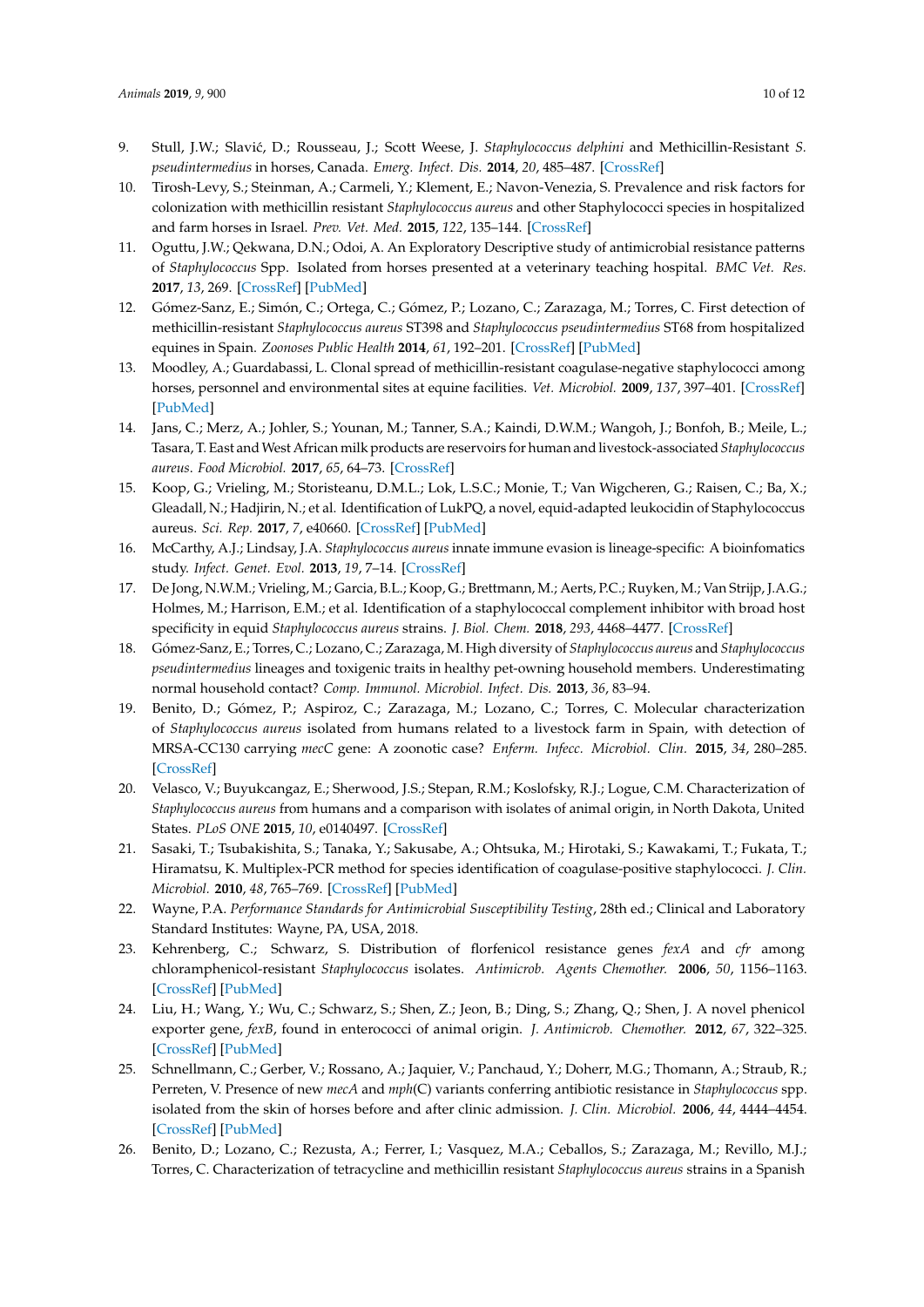hospital: Is livestock-contact a risk factor in infections caused by MRSA CC398? *Int. J. Med. Microbiol.* **2014**, *304*, 1226–1232. [\[CrossRef\]](http://dx.doi.org/10.1016/j.ijmm.2014.09.004) [\[PubMed\]](http://www.ncbi.nlm.nih.gov/pubmed/25444568)

- <span id="page-11-0"></span>27. Hauschild, T.; Vuković, D.; Dakić, I.; Ježek, P.; Djukić, S.; Dimitrijević, V.; Stepanović, S.; Schwarz, S. Aminoglycoside resistance in members of the *Staphylococcus sciuri* Group. *Microb. Drug Resist.* **2007**, *13*, 77–84. [\[CrossRef\]](http://dx.doi.org/10.1089/mdr.2007.713) [\[PubMed\]](http://www.ncbi.nlm.nih.gov/pubmed/17650957)
- <span id="page-11-1"></span>28. Shopsin, B.; Gomez, M.; Montgomery, S.O.; Smith, D.H.; Waddington, M.; Dodge, D.E.; Bost, D.A.; Riehman, M.; Naidich, S.; Kreiswirth, B.N. Evaluation of protein A gene polymorphic region DNA sequencing for typing of *Staphylococcus aureus* strains. *J. Clin. Microbiol.* **1999**, *37*, 3556–3563.
- <span id="page-11-2"></span>29. Shopsin, B.; Mathema, B.; Alcabes, P.; Said-Salim, B.; Lina, G.; Matsuka, A.; Martinez, J.; Kreiswirth, B.N. Prevalence of *agr* specificity groups among *Staphylococcus* aureus strains colonizing children and their guardians. *J. Clin. Microbiol.* **2003**, *41*, 456–459. [\[CrossRef\]](http://dx.doi.org/10.1128/JCM.41.1.456-459.2003)
- <span id="page-11-3"></span>30. Duran, N.; Ozer, B.; Duran, G.G.; Onlen, Y.; Demir, C. Antibiotic resistance genes & susceptibility patterns in staphylococci. *Indian J. Med. Res.* **2012**, *135*, 389–396.
- <span id="page-11-4"></span>31. Van Wamel, W.J.B.; Rooijakkers, S.H.M.; Van Kessel, K.P.M.; Van Strijp, J.A.G.; Ruyken, M. The innate immune modulators Staphylococcal complement inhibitor and chemotaxis inhibitory protein of *Staphylococcus aureus* are located on β-Hemolysin-converting bacteriophages. *J. Bacteriol.* **2006**, *188*, 1310–1315. [\[CrossRef\]](http://dx.doi.org/10.1128/JB.188.4.1310-1315.2006)
- <span id="page-11-5"></span>32. Kaspar, U.; von Lützau, K.; Schlattmann, A.; Rösler, U.; Köck, R.; Becker, K. Zoonotic multidrug-resistant microorganisms among non-hospitalized horses from Germany. *One Health* **2019**, *7*, e100091. [\[CrossRef\]](http://dx.doi.org/10.1016/j.onehlt.2019.100091) [\[PubMed\]](http://www.ncbi.nlm.nih.gov/pubmed/31016221)
- <span id="page-11-6"></span>33. Islam, M.Z.; Espinosa-Gongora, C.; Damborg, P.; Sieber, R.N.; Munk, R.; Husted, L.; Moodley, A.; Skov, R.; Larsen, J.; Guardabassi, L. Horses in Denmark are a reservoir of diverse clones of methicillin-resistant and -susceptible *Staphylococcus aureus*. *Front. Microbiol.* **2017**, *8*, e543. [\[CrossRef\]](http://dx.doi.org/10.3389/fmicb.2017.00543) [\[PubMed\]](http://www.ncbi.nlm.nih.gov/pubmed/28421046)
- <span id="page-11-7"></span>34. Parisi, A.; Caruso, M.; Normanno, G.; Latorre, L.; Miccolupo, A.; Fraccalvieri, R.; Intini, F.; Manginelli, T.; Santagada, G. High Occurrence of Methicillin-Resistant *Staphylococcus aureus* in horses at slaughterhouses compared with those for recreational activities: A professional and food safety concern? *Foodborne Pathog. Dis.* **2017**, *14*, 735–741. [\[CrossRef\]](http://dx.doi.org/10.1089/fpd.2017.2300) [\[PubMed\]](http://www.ncbi.nlm.nih.gov/pubmed/29068722)
- <span id="page-11-8"></span>35. Agabou, A.; Ouchenane, Z.; Essebe, C.N.; Khemissi, S.; Tedj, M.; Chehboub, E.; Chehboub, I.B.; Sotto, A.; Dunyach-remy, C.; Lavigne, J. Emergence of nasal carriage of ST80 and ST152 PVL+ *Staphylococcus aureus* isolates from livestock in Algeria. *Toxins (Basel)* **2017**, *9*, 303. [\[CrossRef\]](http://dx.doi.org/10.3390/toxins9100303)
- <span id="page-11-9"></span>36. Donker, G.A.; Deurenberg, R.H.; Driessen, C.; Sebastian, S.; Nys, S.; Stobberingh, E.E. The population structure of *Staphylococcus aureus* among general practice patients from The Netherlands. *Clin. Microbiol. Infect.* **2009**, *15*, 137–143. [\[CrossRef\]](http://dx.doi.org/10.1111/J.1469-0691.2008.02662.X) [\[PubMed\]](http://www.ncbi.nlm.nih.gov/pubmed/19178545)
- <span id="page-11-10"></span>37. Ben Said, M.; Abbassi, M.S.; Gómez, P.; Ruiz-Ripa, L.; Sghaier, S.; El Fekih, O.; Hassen, A.; Torres, C. Genetic characterization of *Staphylococcus aureus* isolated from nasal samples of healthy ewes in Tunisia. High prevalence of CC130 and CC522 lineages. *Comp. Immunol. Microbiol. Infect. Dis.* **2017**, *51*, 37–40. [\[CrossRef\]](http://dx.doi.org/10.1016/j.cimid.2017.03.002)
- <span id="page-11-11"></span>38. Prestinaci, F.; Pezzotti, P.; Pantosti, A. Antimicrobial resistance: A global multifaceted phenomenon. *Pathog. Glob. Health* **2015**, *109*, 309–318. [\[CrossRef\]](http://dx.doi.org/10.1179/2047773215Y.0000000030)
- <span id="page-11-12"></span>39. Guardabassi, L.; Schmidt, K.R.; Petersen, T.S.; Espinosa-Gongora, C.; Moodley, A.; Agersø, Y.; Olsen, J.E. Mustelidae are natural hosts of *Staphylococcus delphini* group A. *Vet. Microbiol.* **2012**, *159*, 351–353. [\[CrossRef\]](http://dx.doi.org/10.1016/j.vetmic.2012.04.004)
- <span id="page-11-14"></span>40. Ruiz-Ripa, L.; Gómez, P.; Alonso, C.A.; Camacho, M.C.; de la Puente, J.; Fernández-Fernández, R.; Ramiro, Y.; Quevedo, M.A.; Blanco, J.M.; Zarazaga, M.; et al. Detection of MRSA of lineages CC130-mecC and CC398-mecA and *Staphylococcus delphini*-*lnu*(A) in magpies and cinereous Vultures in Spain. *Microb. Ecol.* **2019**, *78*, 409–415. [\[CrossRef\]](http://dx.doi.org/10.1007/s00248-019-01328-4)
- <span id="page-11-13"></span>41. Gharsa, H.; Slama, K.B.; Gómez-Sanz, E.; Gómez, P.; Klibi, N.; Zarazaga, M.; Boudabous, A.; Torres, C. Characterisation of nasal *Staphylococcus delphini* and *Staphylococcus pseudintermedius* isolates from healthy donkeys in Tunisia. *Equine Vet. J.* **2015**, *47*, 463–466. [\[CrossRef\]](http://dx.doi.org/10.1111/evj.12305)
- <span id="page-11-15"></span>42. Busscher, J.F.; Van Duijkeren, E.; Sloet Van Oldruitenborgh-Oosterbaan, M.M. The prevalence of methicillin-resistant staphylococci in healthy horses in the Netherlands. *Vet. Microbiol.* **2006**, *113*, 131–136. [\[CrossRef\]](http://dx.doi.org/10.1016/j.vetmic.2005.10.028) [\[PubMed\]](http://www.ncbi.nlm.nih.gov/pubmed/16303264)